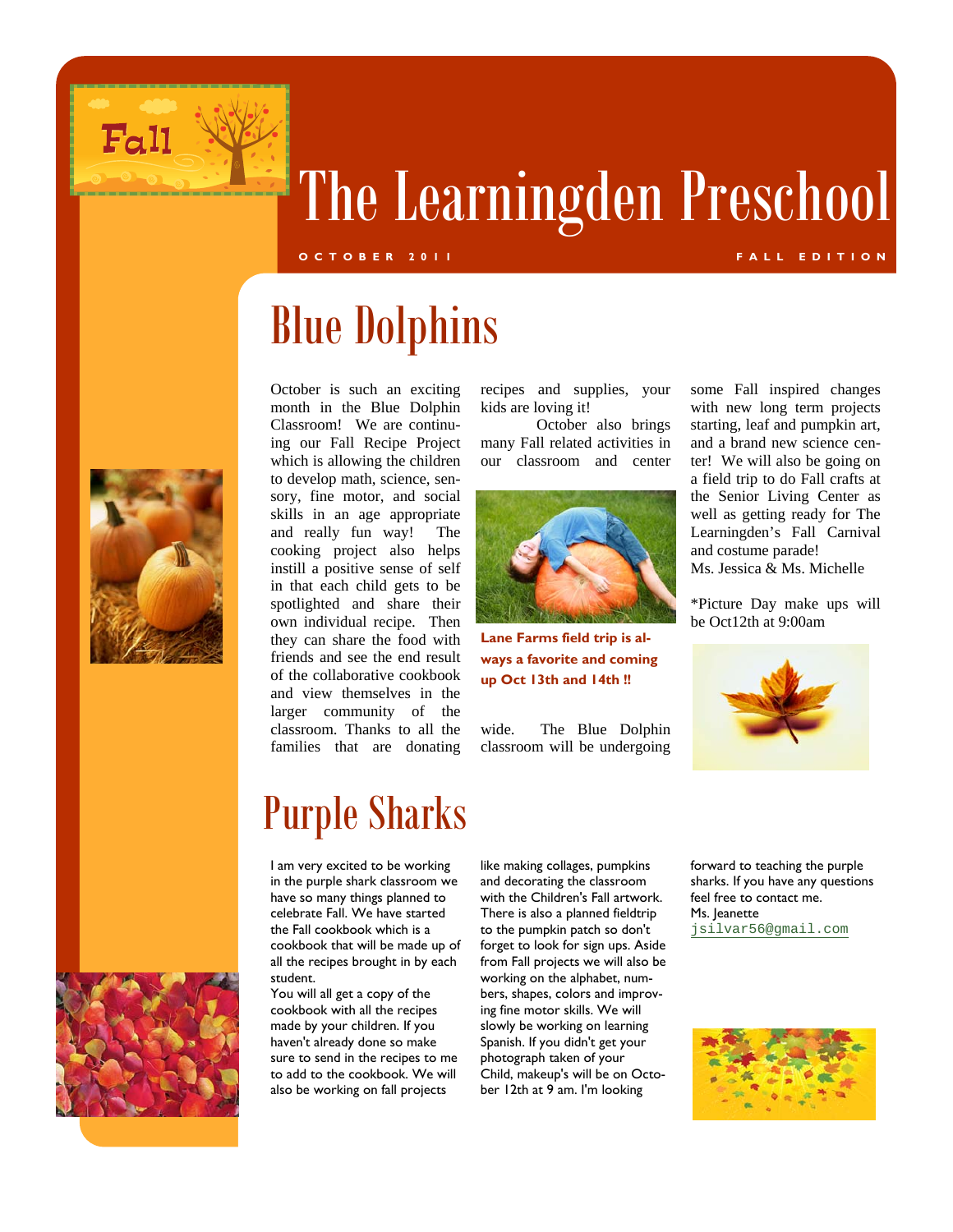#### **PAGE 2**



**Lane Farms Field trip will be Oct 13th for Rainbow Fish and Green Turtles!! 3.00 Per child** 



## Rainbow Fish

The pumpkins are in the stores, and the Fall and Halloween decorations are everywhere!! Costumes have been purchased... And everyone is eagerly awaiting the arrival of Fall and all that it entails!! This time of the year is a great time for togetherness, friendship, sharing and cozy colder weather. Most children this time of the year, and for most of the children in the rainbow fish room, candy and sweets are more noticeable now and this will be the first year your

children will begin to truly understand the excitement of candy and costumes. Which reminds me to let you know about the Learningden's no candy policy. No sugar = no tears! It is tempting to bring a treats to school this time of year, but we ask that you refrain from sugar. The children in this class are having so many learning experiences and we want them to be able to participate without the physical side affects that sugar has on their little bodies.

We do welcome family recipes, or donations of ingredients for our croc pot. This month we will be focusing on chopping, peeling, pouring and measuring liquid, vegetables, herbs and spices to make some tasty soups and stews. Look forward to some great recipes



and Ms Lauren

### Green Turtles

Summer is over and Fall is here, we are so excited to make this a wonderful time of the year! We want to say a big thank you to everyone who was able to come to our zoo trip, this was a great way to end our unit on zoo animals and it was so fun for us to all to spend time together. It was a fantastic trip! The month of October is one of my favorite months of the year as the weather starts to change and

we prepare for all of the holidays ahead. This month we will be making Fall leaves, pumpkin crafts, ghost handprints and much more! We will be taking a trip to the pumpkin patch to Lane Farms, look for sign-ups to be posted by the green turtle sign in. We are also looking forward to our first harvest festival at the Learningden, be on the look out for more information to come! We are having a wonderful

time in the green turtle classroom as we have been working hard on making our classroom a community in which all the children can feel loved and respected! Looking forward to all of the fun that Fall has to offer!

### Love

Ms. Jennifer & Ms. Brandi Song of the month: 5 Little Pumpkins! Jennifer's Birthday Oct 12th : )

### Fall Festival

Save the Date—Oct 29th from 10am-1Pm come and Join in the fun at the Learningden Preschool Fall Festival. There will be bouncers, carnival games, a sensory station, hay treasure hunt, obstacle course, food, bake sale, silent auction, raffle, a not so spooky spook house, and a costume parade for the kids. There will truly be something for everyone!! Please tell you friends and family to come and join in on the fun. The festival is open to everyone. We will also be having Maria's Face Painting, arts and crafts with the Purple Crayon and special music performances.

Admission / suggested donation is \$5.00 per family which includes bouncer, face painting, and all carnival games.

Look for our event on facebook and we are still in need of volunteers and other items. If you are interested in getting involved please contact Page Shields at paige@pbjworks.com

### **THE LEARNINGDEN**